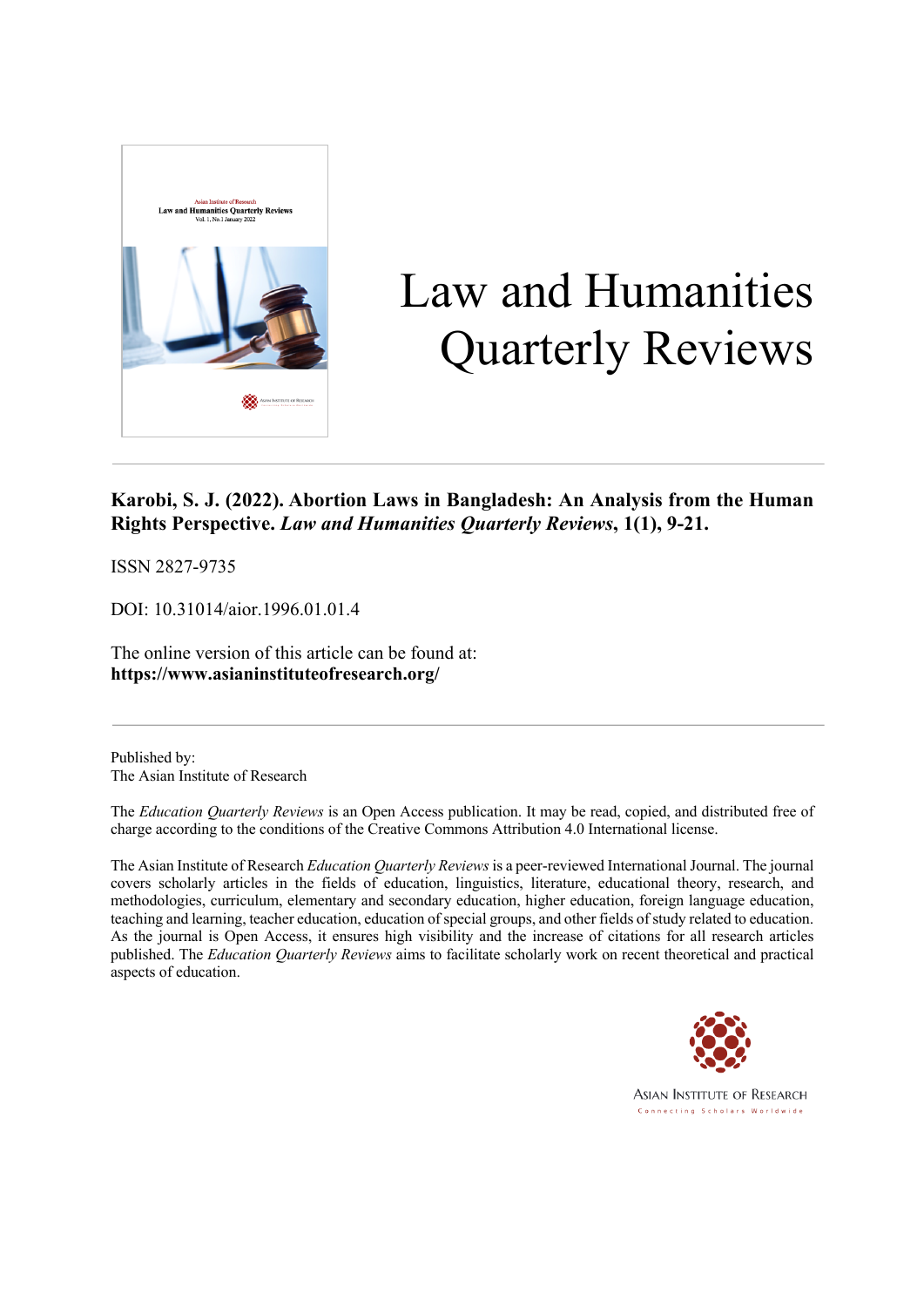

# Abortion Laws in Bangladesh: An Analysis from the Human Rights Perspective

Samia Jaman Karobi<sup>1</sup>

<sup>1</sup> LLM, LLB, Bangladesh University of Professionals, Dhaka, Bangladesh. Email: samiajaman9919@gmail.com

#### **Abstract**

It becomes breakneck to turn to covert abortions for legal contextual contentions, resulting in a high rate of abortion death. Aside from society's ignorance, there are several other contentions directly contributing to abortion mortality problem, such as laws governing abortion in Bangladesh. Existing law appears to be unfavorable and incongruous with various Bangladeshi contexts such as serious abnormalities of mother or unborn, sexual crimes or non-consensual pregnancies other than gender-identifying abortions and consensual pregnancies. It is critical to have a discussion on subject in order to understand the effectiveness and flaws of existing legislation and to identify appropriate alternatives. The research is conducted using qualitative method, making a comparative study to discuss the need to think in novel ways in order to alleviate problems arising from practicing and relying on archaic regulations and current state of abortion laws in Bangladesh and the need for reformation in this regard. This paper takes an intense outlook at existent abortion rules and regulations in order to demonstrate that, through a global context, some of them make significant legislative or health care sense. Although factors have contributed to existing law change for women rights, sexism, religious faith, virtue, or administrative indifference, and whether there are any contemporary abortion laws are suited for specific justification. I am not arguing in support of literal decriminalization of every abortion cases but trying to say that law should be flexible to some extent to face problems resulting from cynical legal provisions inconsistent with constitutional commitments and human rights.

**Keywords:** Abortion Laws, Bangladesh, Decriminalization, Deliberative Pregnancy Termination, Human Rights

#### **1. Introduction**

#### *1.1 Introduction of Study*

After the liberation war, Bangladesh paid special attention towards rigidity of abortion laws when circumstances demanded so and eventually it was allowed for some victims at that time systematically. When National Population Policy came during 1976, it tried to legitimize abortion. But till now, under Bangladeshi Penal Code of 1860, unless for safeguarding the life of an expectant mother, is forbidden. Or else it is regarded as a punishable criminal offence. Needless to say that menstrual regulation is playing as a indulgent portion of Bangladesh's national family planning programme since 1979. But there is no universal law regarding the topic to discuss the issue directly. Because of contextual need, making an universal law can be the milestone in the history of fighting against obsolete thoughts and laws relating to deliberative pregnancy termination. The truth that no matter the more stringent a legal system be, it can always be broken, both inside and beyond boundaries. For resorting to furtive abortions for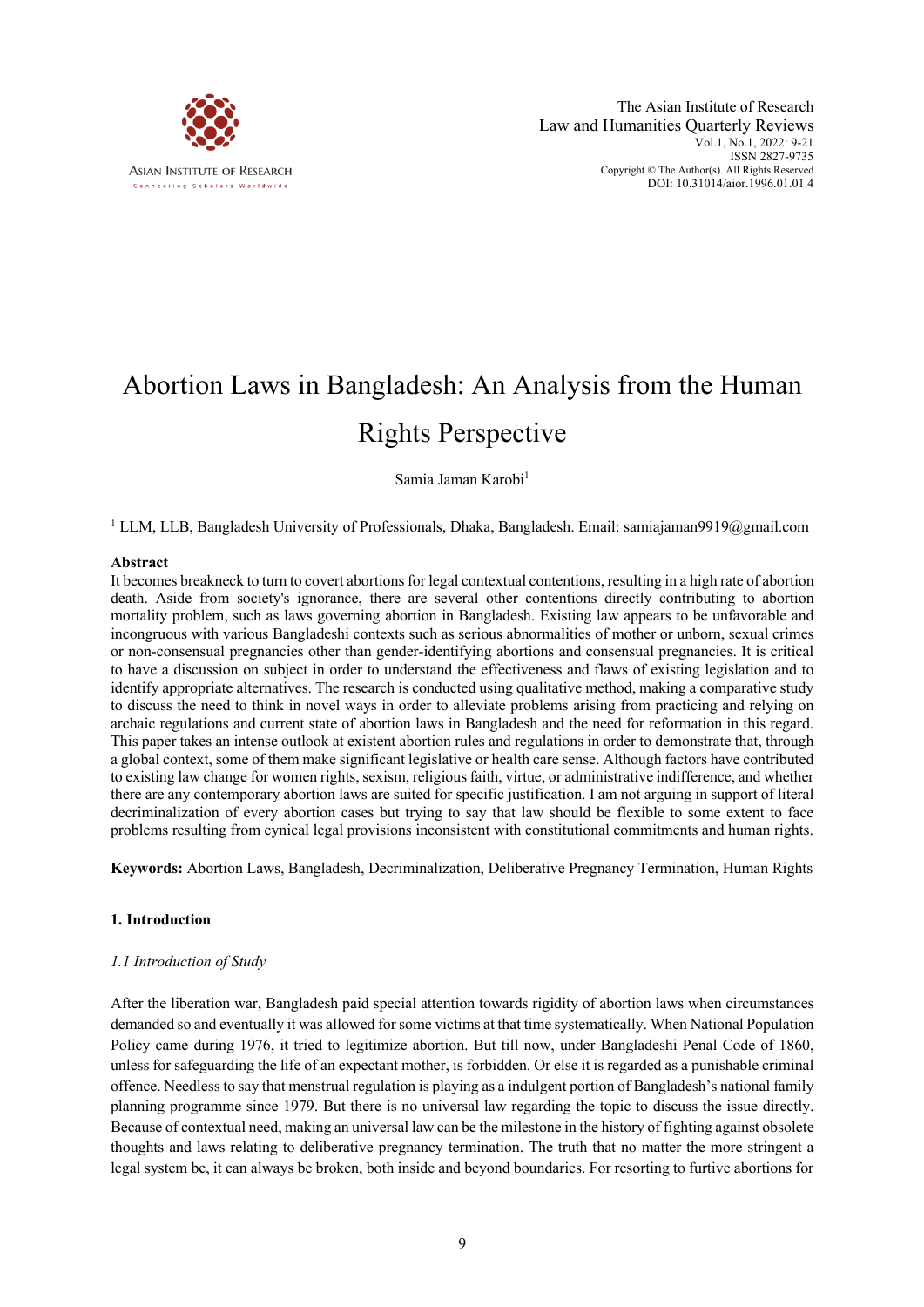contextual contentions, it becomes withering which results high number of abortion mortality. Besides with unawareness of society, there are some other factors acting a straight role behind abortion mortality issue such as laws relating to abortion in Bangladesh. Existing law seems unfavourable, and incongruous in some context of Bangladesh. it's crying need to discuss on the topic to understand the effectiveness and shortcomings of existing laws and to find out solutions accordingly and to discuss the need of thinking in new way getting out of old thoughts to alleviate problems borne out of practicing and depending upon obsolete laws and also about existent scenario of abortion laws in Bangladesh and the need of reformation in this regard.

# *1.2 Study Scope*

It's very urgent to discuss on the topic to understand effectiveness and shortcomings of existing laws and to find out solutions accordingly, for which the study aims. But the study will not discuss each and every social aspects behind such outlook of the society. Legal area will be focused mainly here. The study will not cover all the international perspective regarding this. But legal discussion under the national and to some extent, international perspective will be the main theme of the research.

# *1.3 Studied Materials*

To gather knowledge about adhering factors with my research topic, I have taken help from some books and journal articles regarding the topic which have helped me to understand problem more and fulfill the research gaps of those papers and to enrich mine. Some papers helped me to understand the situation of Bangladesh. Such as papers by Raana Ahmad, University of the Witwatersrand, Profulla C. Sarker, and Bonnie Crouthamel. To understand the theoretical, international and regional views on the problem, I have gone through some related articles. Such as articles by Shapiro, Robin West, Eileen McDonagh, Ronald Dworkin's, Jennifer Ruger and, Redwanur M Rahman. To gather knowledge about abortion law scenario of existent world, article of Marge Berer assisted me basically.

#### **2. Study Methodology**

The research is qualitative in nature to achieve the estimated aims basing on primary data and secondary information. I have tried to reach the aims of study through a comparative discussion among regional laws regarding deliberate pregnancy termination of different regions such as India, UK, USA, Ethiopia, Africa etc., international and human rights standards. Primary information is collected from the statutory and external legislation are referred i.e. the Abortion Act of 1967 (United Kingdom), the Constitution of Bangladesh, 1972, the Penal Code 1860 etc. Secondary data on the topic collected from sources such as books, journal article, newspaper reports, blog articles, websites will be analyzed to gain the goals of research.

# **3. Conceptual Framework**

For several contentions, pregnancy termination is restricted in Bangladesh. Previously the termination process was risky and life threatening. But now it has become easier with the improvement of medical science. The process is no more withering but not also legal. It doesn't anyhow mean that it's not available and people no more try to get access of it. Rather the contemplation of availing withering ways to terminate pregnancies has become popular due to the imposition of legal barriers which contribute a lot in amplifying rate of maternal mortality. My paper will further advocate for making the existing laws liberal and flexible in a way which will assist in reduction of maternal mortality rate resulting from accessing withering pregnancy terminating processes and securing women rights and also promoting human rights. In compliance with the proposal, global legal context will be discussed.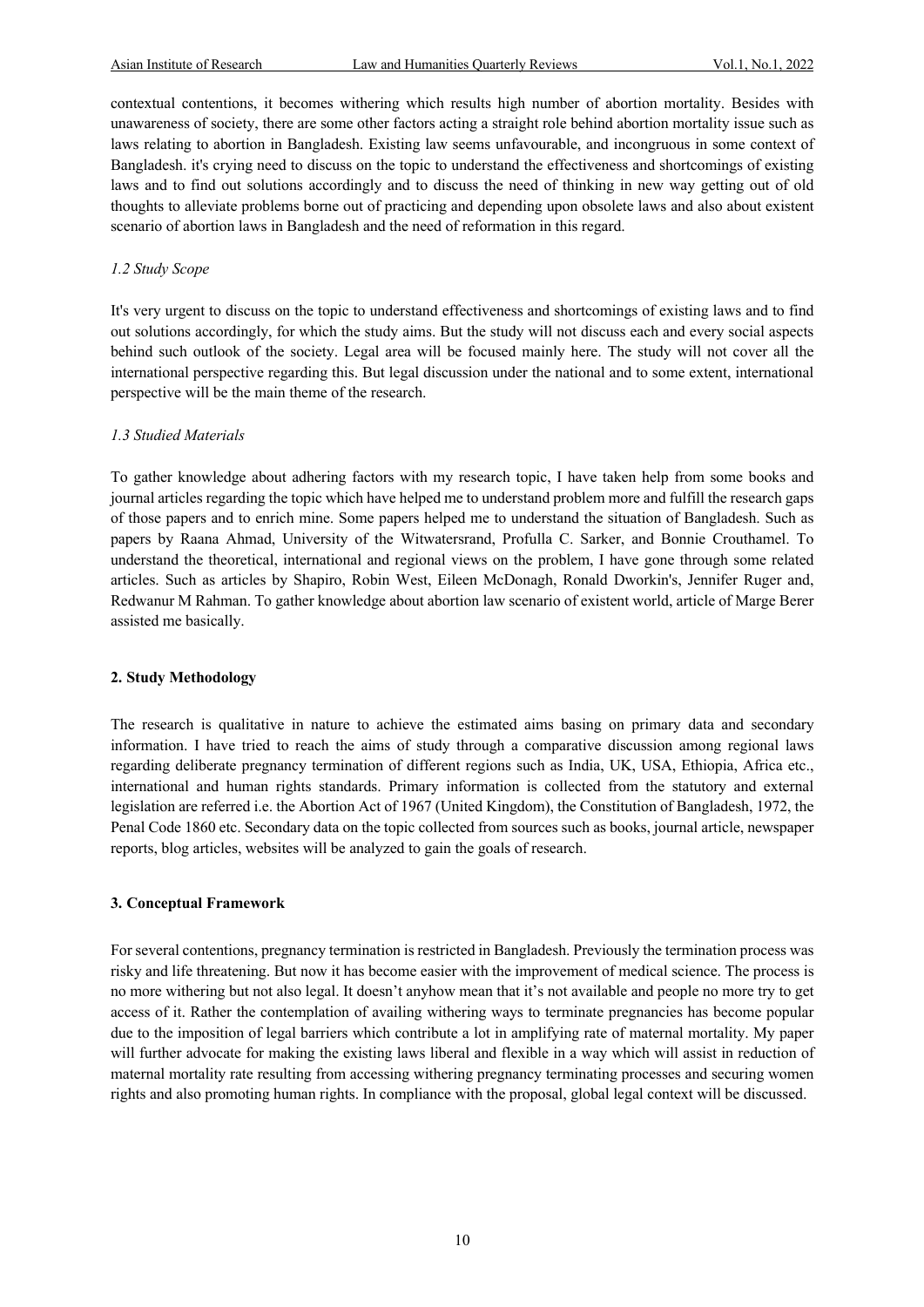# *3.1 What is Abortion or Deliberative Pregnancy Termination?*

It is a process conducted medically to end pregnancy. In other words, it's a health-care claimed by and available to pregnant girls and women who have the possibility of becoming pregnant. It is estimated that in every year, among 4 pregnancies, 1 pregnancy ends in abortion throughout the world. Withering abortion means a process to terminate an unexpected or unplanned pregnancy conducted by any person who is not skilled or lacks proper training or education to do so in any unsuitable ambience which didn't follow the medical standards to conduct the abortion process. This withering process may result in maternal deaths and other health issues to the woman receiving the withering services. As assumed that about 25 million unprotected abortions are conducted each year among which a major number comes from the developing countries. It is reported that these maternal deaths resulting from withering abortions are preventable.

# *3.2 Criminalization and Decriminalization of Deliberative Pregnancy Termination or Abortion*

Criminalizing abortion means making it illegal by imposing legal restrictions and restricting abortions under laws to reduce the rate. But in actual it cannot reduce the rate rather it binds people to seek withering ways. It is seen that many countries have reformed and shaped their laws to make easier access to abortion. But in Bangladesh, it's criminalized under the Penal Code of Bangladesh. Which makes abortion illegal until mother's life is in risk. Violators of the provision are punished under the same code. Imposition of restrictions renders health-care providers not to serve the claimants who do not fulfill the requirements provided under laws. Restricting women doesn't prevent them from accessing withering abortion.

Decriminalizing deliberative pregnancy termination includes the abolishing of barriers or measures taken under law or policies creating prohibition. Such as not punishing anyone for rendering safe abortion, not penalizing for undergoing abortion, not conducting legal proceedings against abortion. In areas where authority imposes restrictions, laws hardly allow are considered as exceptional situations. Such as, rape or incest pregnancy, heavier health issues, life risk or health risk of pregnant women. It hardly prevents people to access withering abortion processes.

# **4. Theoretical Framework**

I've tried to present a discussion to provide a strong support in favour of my argument regarding decriminalization of deliberative termination of human pregnancy in Bangladesh in some necessary cases along with the life-saving purpose, through this paper. In this part, I have thrown light on some legal theories those are also supporting the decriminalization argument. Such as Jural Postulate theory provided by Roscoe Pound, theory of liberalism, theory of health right and reproductive right, equal treatment, interest theory of rights and social choice.

# *4.1 Jural Postulate and Decriminalization of Deliberative Pregnancy Termination*

Behind most of the legal issues existing in the society, there are conflict of interest of parties. Pound through his theory has rendered an useful mechanism to unravel the situation of interest conflict. Interest can be private, common or convivial. Laws, as per its creator of such concept, seems to be a modernization instrument. Although community is indeed one bit forward than legal statute, its policy must attempt to find a middle ground across both statute and community. Issue of deliberative pregnancy termination is a battle among the mother's as well as foetus's complementary protection. However it can be said that Pound's theory seems as a very relatable theory in the existent scenario raised in this paper and particularly in the abolishment of existing legal policy in this field to remove the laws outlawing deliberative termination of human pregnancies. This approach is reasonable since it considers current societal exercise prior proposing or enacting changes to that current laws. While considering statistical facts on pregnancy termination, it is evident here that issue is the amount of pregnancy termination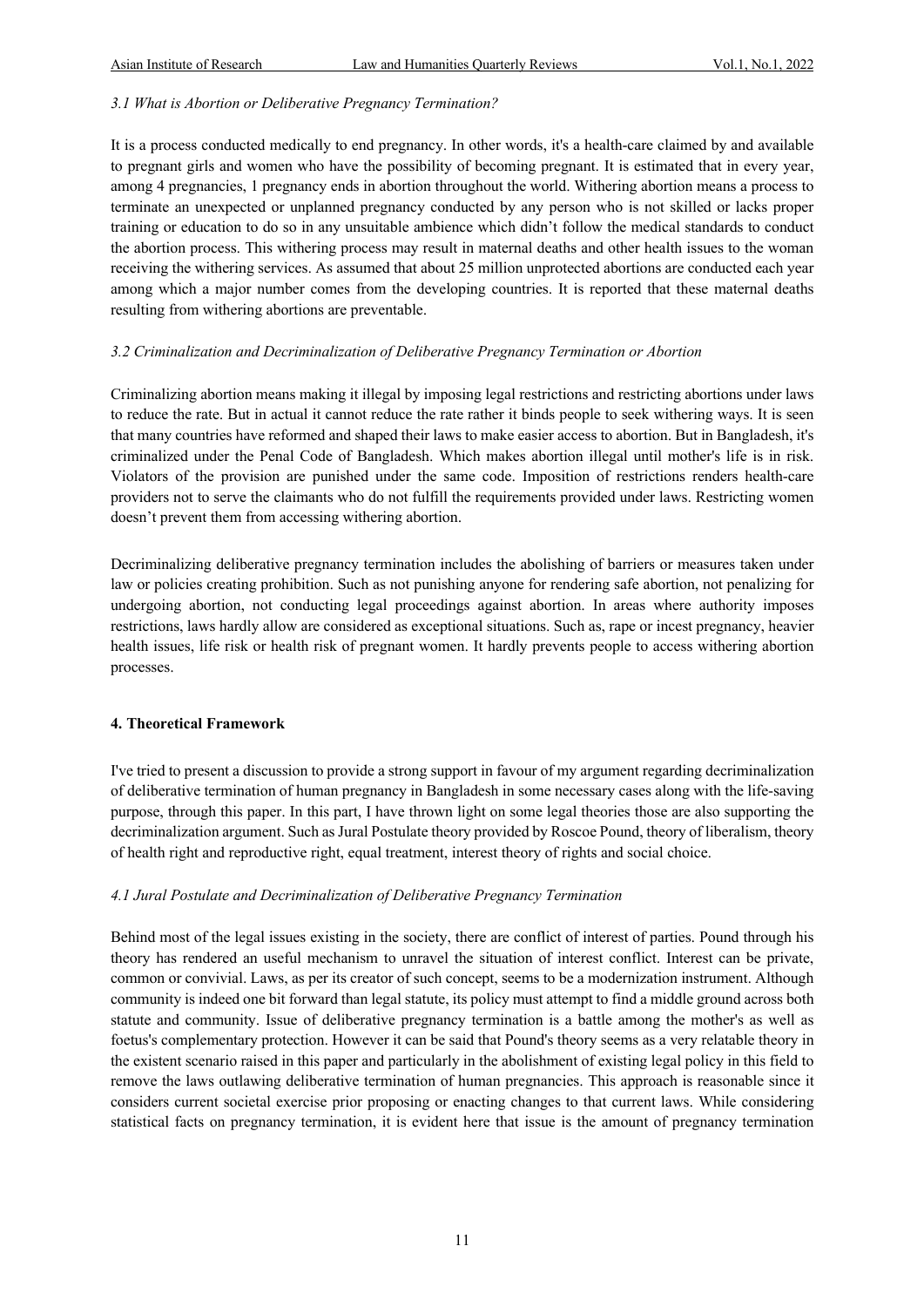conducted. Furthermore, the circumstances where deliberative terminations are permitted differ greatly under regional differences. Under Pounds approach, while making legislation, lawmakers should enumerate 4 factors.

# *4.2 Liberalism, Equal Treatment, Personal Freedom, Access to Reproductive Right and Decriminalization of Deliberative Pregnancy Termination*

Primary message of liberalism was always that a free ethical individual is one who voluntarily chooses to behave morally. From progressive viewpoint, it's difficult to ignore the inference that such female who hardly has option but to stay expectant beyond her consent seems to be anything much less than living person. Personal freedom is promoted by liberalism followers, who desire to reduce the government's responsibility. The pregnancy termination dispute seems to be primarily among traditional reformers as well as sociocultural politicians inside right as well as left libertarianism proponents usually notice as a resolved question concerning personal freedoms, as participants encourage lawful pregnancy termination on demand as portion of a female 's liberty to govern her physic and its functional areas. McDonagh contends that female 's entitlement to terminate pregnancy must viewed as purpose regarding safeguarding oneself towards unwilling intrusion, absorption, along with exploitation over physical appearance via undesirable foetus, instead freedom select treatment methods without thrusting of any second authority. Donagh's redesigning of essential freedom for discontinuing fetus has 2 ramifications, most of those seem critical regarding issue of termination. Therefore, if embryo would need to be viewed as an individual, entitlement to abortion means its freedom to decide pregnancy termination unrestricted of governmental intervention have to make reasonable adjustments to embryo's right of survival' as also considered in *Roe* case. It should bolster along with strengthen beleaguered wilful pregnancy termination freedom campaign, also yet prompting a reassessment of legislative, ethical premises which have shaped the reasoning of campaign's key assertions towards this point.

#### *4.3 Modern Feminism, Pro-Choice Theories, Fetus's Person-hood and Cultural Relativism*

By recognizing ethical obligations conveyed by people with differing assertions, Ronald Dworkin's excellent Life's Dominion suggests a new and perceptive route out of relevant deadlock. Dworkin proceeds with blaming segmentation of culture over deliberate termination a pregnancy on a theoretical argument. The question of if embryo is a personality has been debated, reflecting more secondary view of reasons for safeguarding person's existence; citing usual objections, writer observes that the claim for embryonic identity, values, and entitlements cannot be taken as serious claim. Rather, the proponent suggests a separated premise for preserving fetus's existence, which he claims is based on a cultural resolution about an essential ideology that is every individual life's inherent, inalienable, and precious nature. His assertion starts with restrictive assumptions and concludes with progressive suppositions. Dworkin's goal in his book seems to be to create a common medium which honors two very different disputed morals, female's freedom to self-decision and the unborn's inherent individuality.

Several strong and intriguing viewpoint in this field is presented by proposing authors. It contends as a expectant lady has the entitlement to defend herself against the bodily incursion of conception. The pro-choice viewpoint is extremely varied and inherently incompatible, ranging from pragmatic feminist, which recognizes ethical importance of terminating pregnancy, to radical modern feminist doctrine, considering the fetus as if it were a piece of flesh. Supporter makes a quite enlightening statement regarding person-hood doctrine in comparing to innovative pro-choice concepts, arguing that former theory is much credible in rejecting the dialect of such foetus's protections as well as priorities, arguing that assumption of privileges has become quite popular in opposing promotional bargaining. Liberties and equity are important considerations in self-interested mature agreements, however they are inappropriate in describing sociological situation of embryos and babies born, those are unable to negotiate with remaining of the political groups at equal distance. Their awareness isn't up to par with that of a rival sociocultural actor.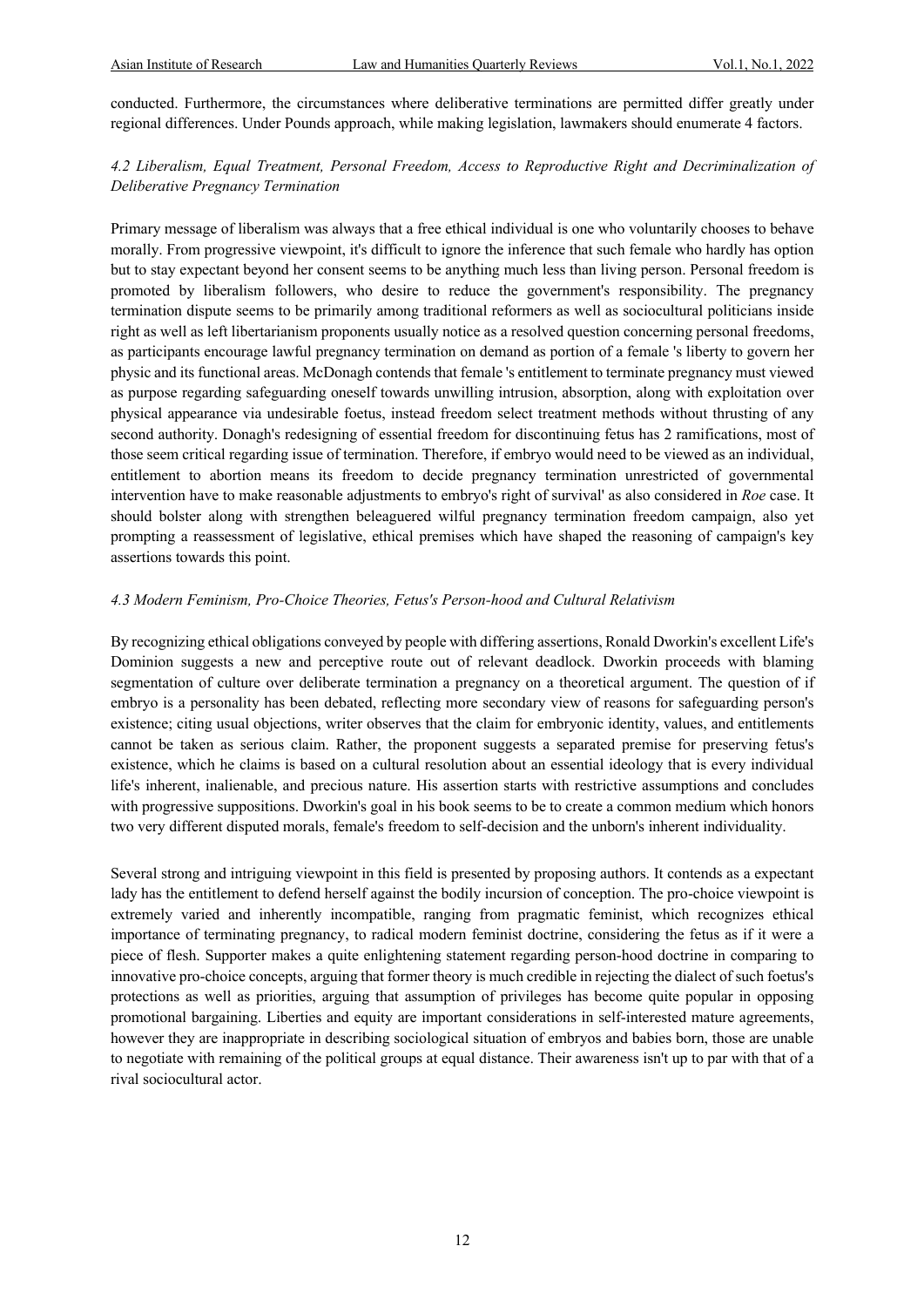#### **5. Abortion under the Legal Context of Bangladesh**

Deliberative pregnancy termination law is modeled on the Indian Penal Code, 1860 in Bangladesh. The termination is legal when it is done in positive faith to save a female 's existence. Around 72s, legislation was partially relaxed for females being sexually attacked throughout conflict separating eastern Pakistan and culminated in the formation of Bangladesh. Notwithstanding the law's cynical provisions, menstruation control treatments have been made accessible under government's policy initiatives. Such operation doesn't contravene existing pregnancy termination legislation, according to existent administration, because it offers menstruation control as a population control approach rather than as an adjunct treatment. Moreover, since prosecution of the crime of terminating conception involves the establishment of fetus, use of menstruation management renders it very difficult for prosecution to gather the requisite evidence. So intentional pregnancy termination is not permitted in this territory, as per existing laws unless that is performed for a female 's life protection. This chapter presents a discussion on overall legal and coordinating contexts of Bangladesh influencing abortion situation.

#### *5.1 Sociocultural, Legal Context of Bangladesh and Abortion*

Voluntary termination of pregnancies must be a common occurrence in a region like ours, where percentage of rape and sexual assault cases is frighteningly significant, the tendency to get male children is still pushing, however conception incidence is greater, the ignorance percentage is fatalistic, also the government bears no liability for any infant birthed inside its land. The illicit way to termination of pregnancy leads to a slew of issues, notably dangerous abortions that jeopardize the lives of both the mother and the baby, suicides, stigmatization, and various types of psychological, emotional and also physical suffering for females. Considering the deteriorating circumstances, the highest Court of this land delivered approximately 2 years ago (18 May 2020) questioning whether some abortion-related provisions of the concerned legislation should not be ruled discriminating as well as in violation of the constitutional promises. It released such order following a sitting on a writ hearing brought by learned counsel Dr. Nasrin, contesting the dubious laws that criminalize termination of pregnancy on the basis that they are discriminating and in violation of promises agreed constitutionally. It is assumed that the reformation will not only protect the Constitutional promises but also will help to face such social enemies like rape, and other sexual crimes such as incest, pedophilia etc. The latest Bangladeshi ruling regarding the issue from High Court Division, which asked why willful pregnancy termination adhering portions of our Penal Code should not be altered, provides people, as well as decriminalization supporters renewed hope in their struggle for entitlement for securing as well as legalized pregnancy termination. Such existent provisions directly conflicts with basic guarantees ensured by the Constitutional text, especially the life safety, individual liberty, privacy as well as personal freedom. Study conducted in Bangladesh found that, rate of pregnancy termination remained thirty five times greater among single females than among wedded teens. Deliberative pregnancy termination is stigmatized in this nation because of various misunderstandings as well as deeply held customary, social, as well as spiritual views. Youngsters are unable to freely address pregnancy termination, ask for guidance or psychological support, or easily obtain secure options as a result of this.

In Bangladesh, apprehended main compelling reason opposing legalizing pregnancy termination in this country is fear of possibility of leading to gender-identifying pregnancy termination. Gender-identifying pregnancy termination occurs when fetus is terminated on ground of gender discovery of unborn, it is common in case of conservative countries which is discriminatory towards women. Prohibition on gender-identifying pregnancy termination, on contrary, will may not stop gender identifying since they do anything for addressing the phenomena of choice for sons or associated fundamental contentions. The best approach to counteract gender discrimination is to encourage equity as well as fairness at all levels of government. Both at social along with systemic stages, common public plays vital role in joining up also voicing out, as well as sharing accurate facts regarding female's medical care, privileges. Absence of information along with transparency in communities, as well as disrespectful approaches and malpractice by concerned therapists and medical experts caring for younger generations, are all much too frequent. Complete education allied with, which covers MR and secure pregnancy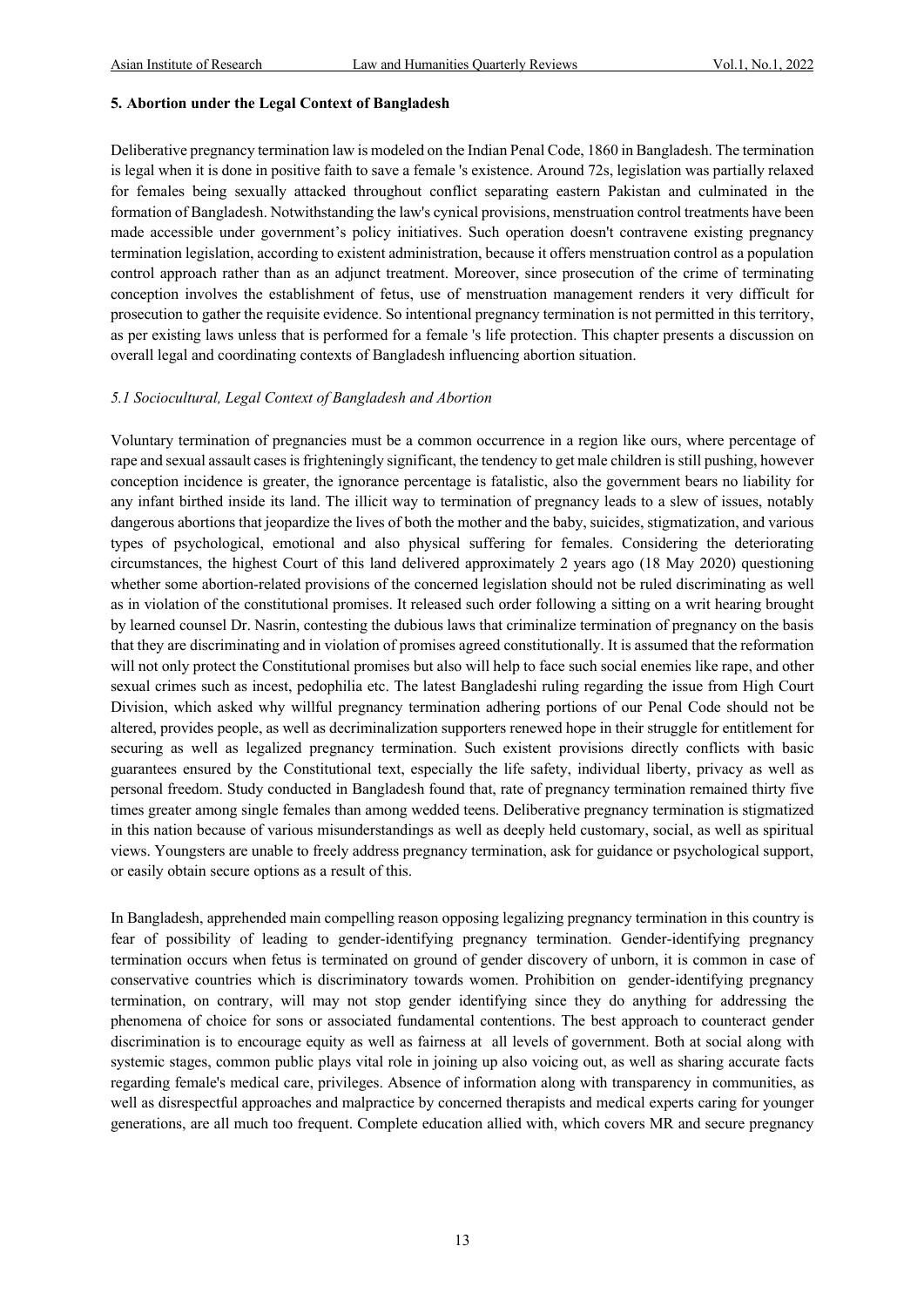termination, should be included in the government educational syllabus to enhance young group's awareness regarding this.

#### *5.2 Relevant Laws of Bangladesh*

#### 5.2.1 Penal Code 1860

Offenses involving placental abruption, damage to foetus, prenatal exposures, and birth concealing are covered in Chapter XVI of the Penal Code. Section 312 talks about the punitive action of crimes affiliated to causing placental abruption. It states that anyone who knowingly or not in compliance with the law forces a pregnant woman to terminate the pregnancy in order to save her life will be penalized with a period of imprisonment up to three years, a fine, or both. It further states that if the victim woman feels the movement of the child in her womb, the criminal will be punished with either type of imprisonment for a time up to seven years, as well as a fine. The pregnant lady causing willful pregnancy terminations to herself is also included in the scope of this rule, according to the elaboration. When such offence is committed without victim's consent, it shall be punishable with imprisonment for life, or with imprisonment of either description for a term which may extend to ten years, and shall also be liable to fine. The remedy under this provision doesn't require the movement of the child in womb even. According to Section 314 of the Code, relating to loss of life caused by act done with aim of causing forceful pregnancy terminations, anyone, with the aim of causing unlawful pregnancy terminations of a woman with child, commits any act that causes the death of such lady, shall be punished with imprisonment of either kind for a time that may prolong to 10 years, as well as a financial penalty. This section further discusses that in case the offence is done without the assent of the lady, concerned person shall be punished either with imprisonment for life, or with the punishment above-mentioned. Here, the knowledge of offender about the chance of death of the woman in result of such act is unnecessary.

Offence for preventing the child being born alive or to cause death after it is brought into the world:

Anyone who, prior birth of any baby, does any deed with the sole aim of stopping that baby from being brought into the world or resulting it to die after the birth, and succeeds in attempting to prevent that child from just being born alive or causing it to die after its birth, shall, if such act is not done in good faith for the purpose of protecting the mother's life, be punished with imprisonment for a period of extent that may prolong to ten years, or with monetary penalty, or both, be punished. Next section talking about the offence resulting the killing of unborn baby via a culpable homicide, whoever commits such offence under such circumstances, that if he in result caused loss of life he would be guilty of culpable homicide, and does by such act cause the death of a quick unborn child, shall be punished with imprisonment of either description for a term which may extend till ten years, and subject to fine.

Thus, it can be said that in Bangladesh, there are no statutory legal provisions other than policy regarding menstruation talking directly about abortion or willful pregnancy termination.The statutory laws even don't use the word 'abortion' or terminology 'deliberative pregnancy termination'. So, basic demand in this situation is a specific law dealing with willful pregnancy termination. It is critical to point out the life risk of expectant mother always which is only permitted in this region. Health risk cannot be considered less than that of life risk. It is very frivolous to avoid health risk of citizens pronouncing life right in Constitution because right to emergency medical care endangers entitlement to life. Various jurisdiction have declared that health right and reproductive right, right to medical care are rights inter-connected to entitlement to life. The right is judicially enforceable in Indian, South African context even though that is not a fundamental right in that region. If a country with that economic status can allow such right as enforceable, Bangladesh can also do this. However, serious health risk and other unavoidable contentions should be acknowledged as permitted circumstances of willful pregnancy terminations.

#### *5.3 Laws on the Other Hand Supporting Reproductive Right*

5.3.1 Constitutional Laws, Fundamental Rights, Human Rights, and Decriminalization of Deliberative Pregnancy Termination:

Article 15(a) of the Bangladeshi Constitution presents that medical treatment or care as a basic need of life shall be ensured to the nationals by the country as a major responsibility for constructing a clear path for reaching to the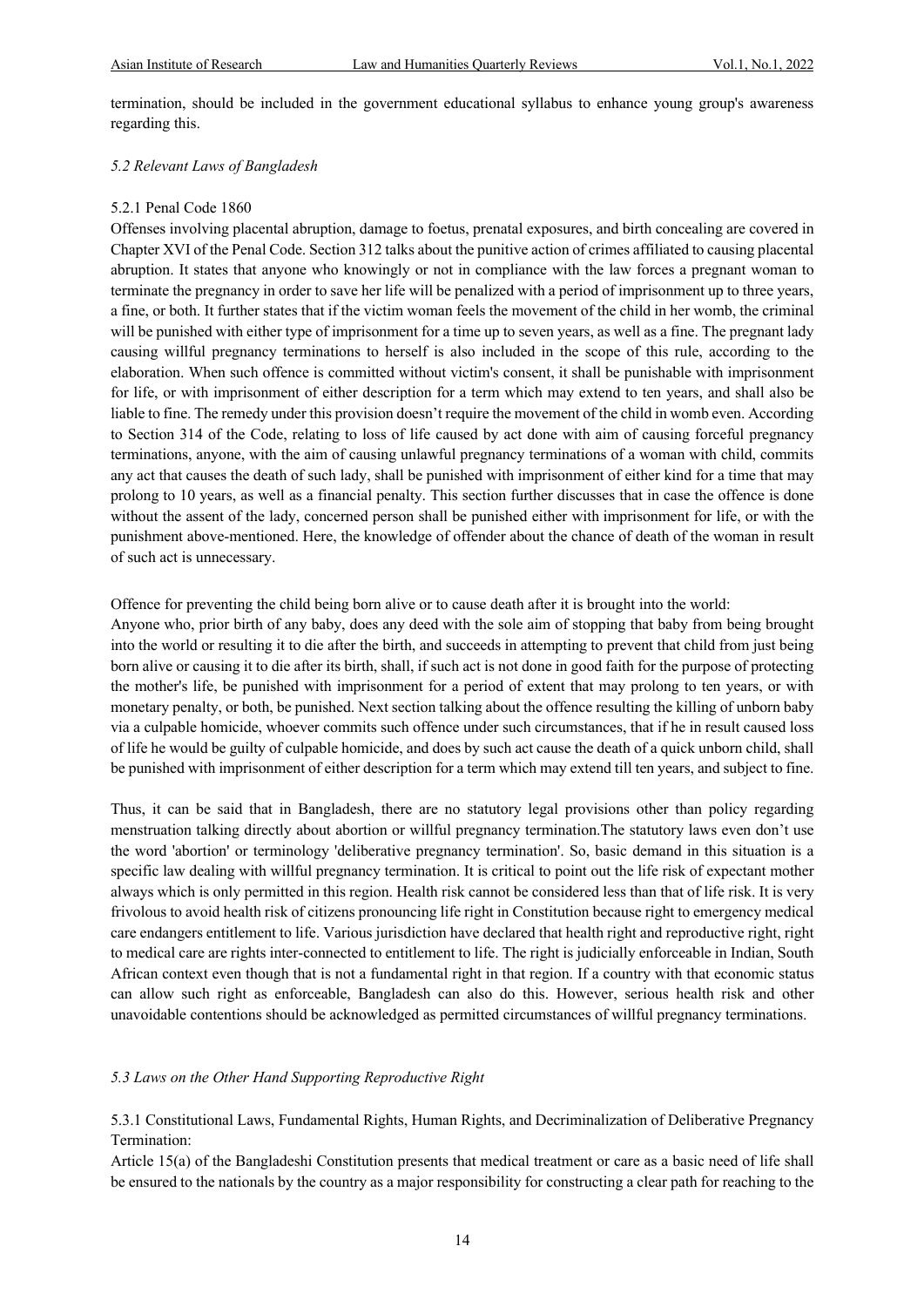goal of steady development in overall standard of living of countrymen. Again Article 18 of the supreme law of Bangladesh while talking regarding people's health, talks about state's obligation to enhance nutrition along with public health promotion level to be observed like fundamental function of the country. Ensuring medical treatment, improving public health, these responsibilities are basic requirement not only in developing citizen's standard of living but also securing lives of people which is also ensured by our constitutional laws. Right to access to medical treatment, health care is the main element of right to life accessibility. Though those are not fundamental rights according to the constitutional text but, those cannot be ignored since those are preconditions in ensuring another fundamental right declared under Article 32 of Constitution. Article 32 safeguards right to life and individual's liberty. The word 'liberty' introduced in Article 32 whether can be extended to liberty of deliberative pregnancy termination, is an non-raised question. However it's a matter of contentment that our constitution ensures safeguard to personal liberty. Articles 7, 26 along with Article 44 provide extra protection for adhering provisions as well as ensured rights under the Constitution.

Bangladeshi Constitution renders protection to the incorporated fundamental rights in it by itself through Articles 26, 44 and 102. But the fundamental principles of state policy recognized in Part II of the Constitution are not judicially enforceable under those Articles. Recently, in various judgment, the principle is established that the fundamental rights include many rights incorporated as fundamental principles. In this way, now the fundamental principles cannot be ignored. For instances, observance of entitlement to life includes the observance of right to shelter, food and medical care etc. But the matter of regret is that, Bangladeshi judiciary has denied to accept the observance of this rights incorporated in part II of the constitution. At this time, it is influenced by the Indian Constitution blindly and in a misconceiving manner which does not have any constitutional provision like Article 7(2) of the Bangladeshi Constitution. The Bangladesh government's highest legislation and other regulation texts acknowledge health-care entitlements as well as prosperity. Bangladesh has ratified many regional and global agreements and commitments, including the International Covenants relating to political, civil, economic and social rights; and is a party to international proclamations such as the Beijing Declarations, AlmaAta, ICPD, and MDGs. Nevertheless, the health-care framework is in a bad situation due to the execution of governmental strategies and programs in the promotion of health organizations, human resources, connectivity and affordability, budget allocation, rural-urban imbalance, and the male-female divide. In the growth of the medicare sector or the provision of medical services, however neither health-care right nor the right to evolution has been formed.

# *5.4 Utilization of Foreign Court Verdicts, Human Rights Model as well as Interpreting Bangladesh's Constitutional Entitlements Basing on Global Human Rights Standards*

The Constitution of Bangladesh, 1972 incorporates human rights. Needless to say that when the constitution was adopted at a time when it was very necessary to incorporate the rights in the supreme legal instrument. The Preamble, Part II and Part III of the Constitution directly talk about the human rights in the name of fundamental rights and FPSP. International Bill of Rights has influenced the Constitution of Bangladesh a lot. After the establishment of United Nations in 1945, it was the prime concern of this organization to protect human rights of people. For this reason, it wanted to make a treaty on human rights. Finally, after three years, the Universal Declaration of Human Rights was made which contained all the human rights. The model of the UDHR was followed while incorporating human rights in the Constitution of Bangladesh. Indian judiciary is not entrusted with the power to interpret by the constitutional text. But the Court has practiced the power by a broader interpretation given by itself. Constitution of Ireland also does not include the power directly in it. But in case of Bangladesh, the constitutional text empowers the judiciary with the jurisdiction of interpretation.

Critical analysis of international judgement have played a crucial role in the development of Bangladesh's human rights law. Several of the most important fundamental foreign Court rulings were relied on precedent from those other countries. International judgement, while not enforceable, have a lot of sway with Bangladesh's highest Court whenever it comes to fundamental rights issues, along with other things. In several situations, references to states like UK, United States, as well as Indian jurisdiction have been quite compatible. It seems important to note that in our country, selection of authority or the 'adoption' of judgement from other countries has not been driven by any overriding normative premises or analytical arguments. Moreover, while determining constitutionally protected claims matters in our country, global human rights paradigm is applied. Court's predisposition in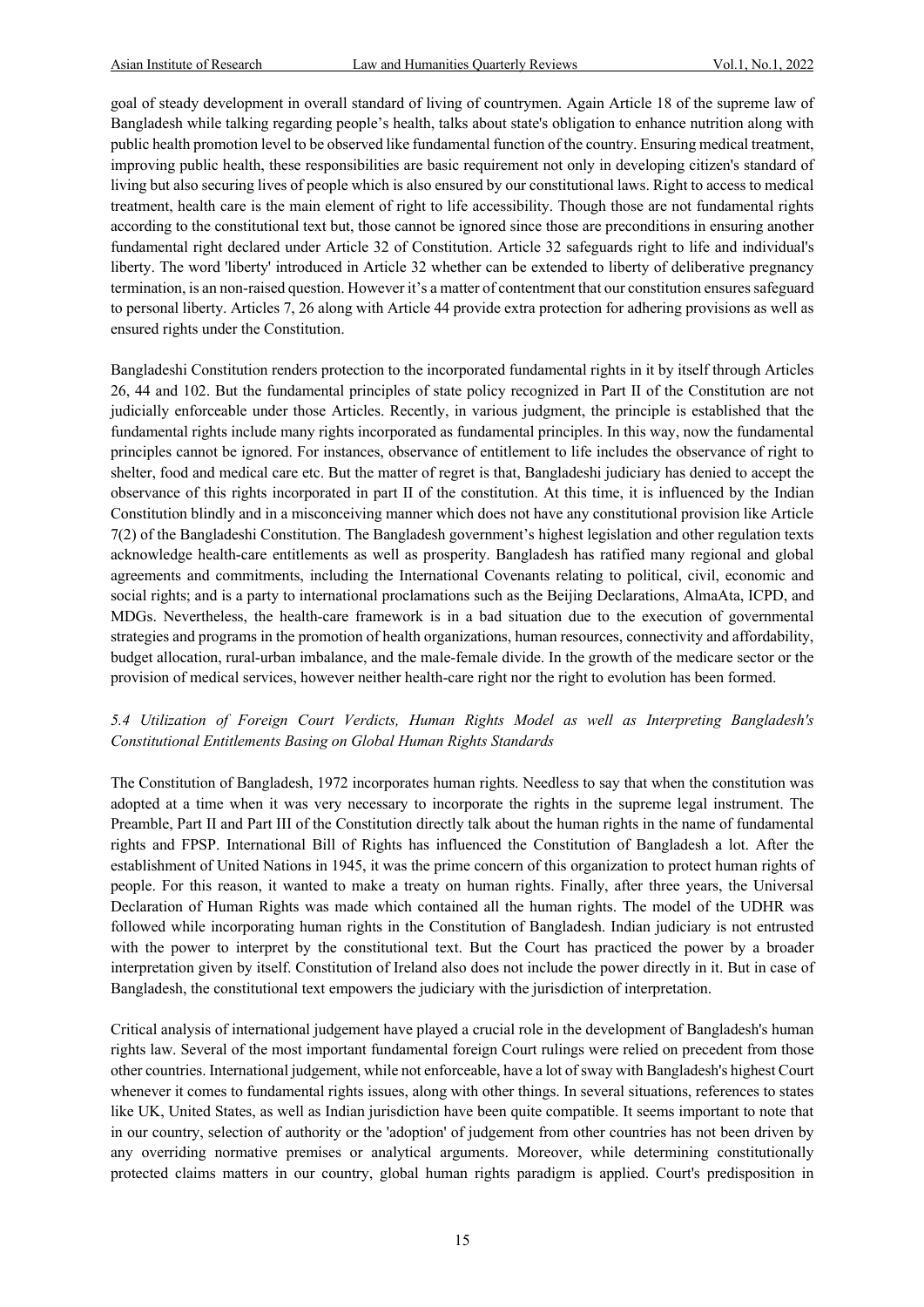incorporating global human rights legislation in evaluating constitutionally protected guarantees has amplified to this point where it has been now considered like a move approaching judiciary's intervention leading to crawling unitarianism. In same way that the highest Court of this country has not formed a theoretical opinion regarding importance of global human rights law in internal matters, the highest Court of this country has not formed a theoretical perspective on applicability of universal human rights policy in internal instances.

In case of its various portion, *Ershad vs Bangladesh* is noteworthy since Court stated in relevant judgment that Courts can seldom reject global human rights duties completely. Then Court stated that whenever internal legislation seems apparently confusing as well as absent regarding such issue, local Courts must focus regarding concepts in regional along with global mechanisms, as well as also which, whenever native legislation is fundamentally incompatible with regional and global position of human rights, Jury will gather legislators' focus to certain incompatibility. In judgements of *Government of Bangladesh vs. Sheikh Hasina, Government of Bangladesh vs. Metropolitan Police Commissioner*, the highest Court echoed identical sentiments. In the *BNWLA vs Bangladesh (2011),* Court stated unequivocally that in unavailability of local legislation and practices, government's global agreements as well as commitments interpreted to be read into basic guarantees ensured under constitutional text. Considering the highest Court Jury's frequent use of both materials, the omission of global human rights legislation in this case is remarkable as well as, possibly worrisome. Thus relying on Court formed under constitutional commitment, rulings solely or even primarily might seem counterproductive in long-term, considering their unpredictability due to factors such as shifting sociopolitical climates as well as the appointment of justices on the panel. Presenting this like a question of humanitarian rights commitments could assist to support protracted success.

Depending upon shaky clinical and sociological contentions, framework regarding Bangladesh's total population attempted to legalize abortion during the first trimester after 1975. Domestic family planning strategy featured a method called Menstrual Regulation after 1978. According to a document provided by the division relating to population regulation as well as family planning, say that professionals and nurse were promoted to deliver MR supplies in every public clinics, health-care along with family planning centers. As previously discussed that Penal Code does not apply to MR, according to concerned policy document, because pregnancy is challenging or unfeasible to verify. Notwithstanding MR amenities accessibility, which are also supported by governmental equipment namely the document stated in previous paragraph, numerous people take recourse to illegal and unsecured pregnancy termination, owing to a paucity of understanding, legislative confusion, and the classificational penalization of pregnancy termination in actuality under the Code of 1860. Legalization of pregnancy termination as well as removal of operation from the grips of imperial remnant makes things easier for females. As well as the recently submitted petition is undoubtedly the best move towards such direction. In case of resulting out counter consequence from 2020 petition challenged would have to declare challenged provisions unlawful in its current format, as well as raise the parliament's focus to doctrinal contradictions of unduly wide criminality. In this respect, Constitution's greater comprehensive protections can indeed be brought into global human rights program's legal requirements like entitlement to the right of getting equal status, right of people to be treated fairly without prejudice, right to security, privacy, and liberty.

# **6. Abortion under the Regional, International and Human Rights Laws**

# *6.1 Past to Present of Abortion Laws*

In late 19th century, practically almost all government had made pregnancy terminations illegal. The European colonial system such as, French, Italian, Portuguese, and Spanish government were the biggest contributors of such legal policies, as those respective laws were enforced by them to prevent abortions on its territories. As per the detailed web-page of UN Population Division on laws regarding pregnancy terminations, there are 3 major groups of legal traditions wherein abortions are expressly forbidden, all of which emerged primarily in colonial era from the 1600s. During 2004, a study of WHO relying on assumptions as well as information from every regions identified that more logical facts for intentional pregnancy termination are extended, the fewer risks from perilous medical processes occur. That study discovered, in several states only six contentions for permitting abortion exist. Those are: Life-threatening situation; Forms of sexual violence or sexual exploitation; Heavier birth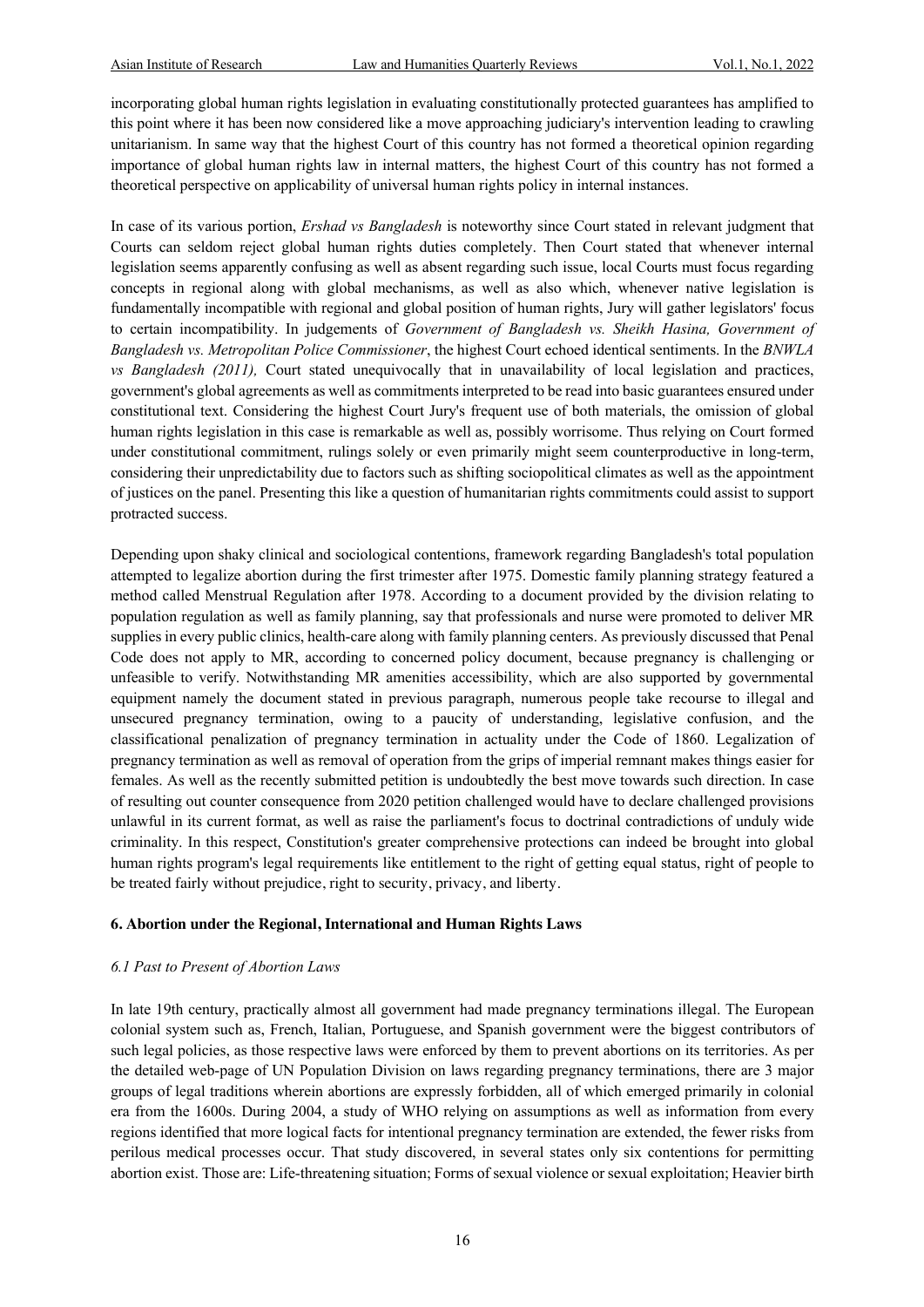abnormality; Physiological and, in certain cases, mental health risks; Sociological and economic factors; and upon demand. Furthermore a large quantity of legal system of many northern and southern regional countries have accepted the fact of stopping perilous processes in terminating pregnancies as an important commitment in the reduction of preventable maternal mortality and accountability in compliance with the human rights regime.

# *6.2 International Bodies Answering the Question of Legal Reformation*

Since past few years, a fresh degree of participation with campaigning promoting pregnancy termination is evolved, focused around an examination as to how state rules impact females or even whether these follow minimum standards set by international law. The HRC, the CEDAW, CESPR, several women right promoters in maximum possible extent, gender and development in African region, and mistreatment become extremely assertive through dialing for gradual constitutional amendments. Some International and regional bodies working on human rights i.e. Courts on human rights, such as the European Court of Human Rights, African Commission relating to human rights is now proactive in this area. In compliance with the Maputo Protocol the African Commission raised the issue of legalizing safe pregnancy terminations during 2016 and also amended it during the time of 2017. Surprisingly neither activist groups yet asked that pregnancy terminations to be legalized just at demand of concerned female, regardless of the fact that numerous have advocated for legalizing the process. It highlights issue regarding how word legalization be interpreted differently through separate circles.

# *6.3 Legal Context of Today's World*

# 6.3.1 Legal Context of USA

Various legislative changes, judicial judgement, along with government health-care standards significantly amplified female's availability for securing pregnancy termination in Latin part of American regions in previous times, also enabling willful termination on demand during initial three months of conception, like Mexican, Uruguay Government. Deliberative pregnancy termination is permitted throughout United States and several of North American region. Prior to the case of *Roe v. Wade (1973)*, termination accessibility remained unlawful across several portions of United States, wherever common legal system ruled and prohibitions remained comparable with such found through Penal Code of US Court jurisdictions asserted those laws in issue concerning termination of conception unlawful in *Roe* by a plurality opinion, based on a female's right to private life, inalienable entitlement to woman's body, and undisputed eligibility to terminate pregnancy at any time, in any way, as well as for any different justification she selects.

# 6.3.2 Legal Context of United Kingdom

Pregnancy termination was banned according to English laws. As a result, British used the similar strategy throughout Indian region. However, pregnancy termination has become lawful in UK, as it is in other several European nations. Following much ethical along with governmental discussion, 1968's Abortion Act was approved, rendering termination lawful throughout the UK. Sadly, whereas the conquerors' rules were altered, the imperial vestiges are nevertheless available in our legislative domain. Pregnancy termination was considered as illegal by UK under a legislation of 1861 but not by Irish government, which was then included in another enactment. Later in some specific circumstances, it was permitted under another adhering enactment. During 1990, this enactment was changed significantly by another law. Authorized causes regarding pregnancy termination were explicitly detailed under special cases in national enactment of 1967. Persons Act seems presently in effect which is widely utilized for punishing unlawful pregnancy termination nowadays.

# 6.3.3 Legal Context of Ireland

The country once was portion of the UK, was similarly tantamount to the 1861 Act, that get finally repealed throughout an enactment during 2013, that enforced another specific and quite comprehensive prohibition in pregnancy termination. Amanda says in recently released paper, Constitutional and Criminal Laws of that country seem incompatible, resulting confusing explanations, limited understanding since termination seems lawful to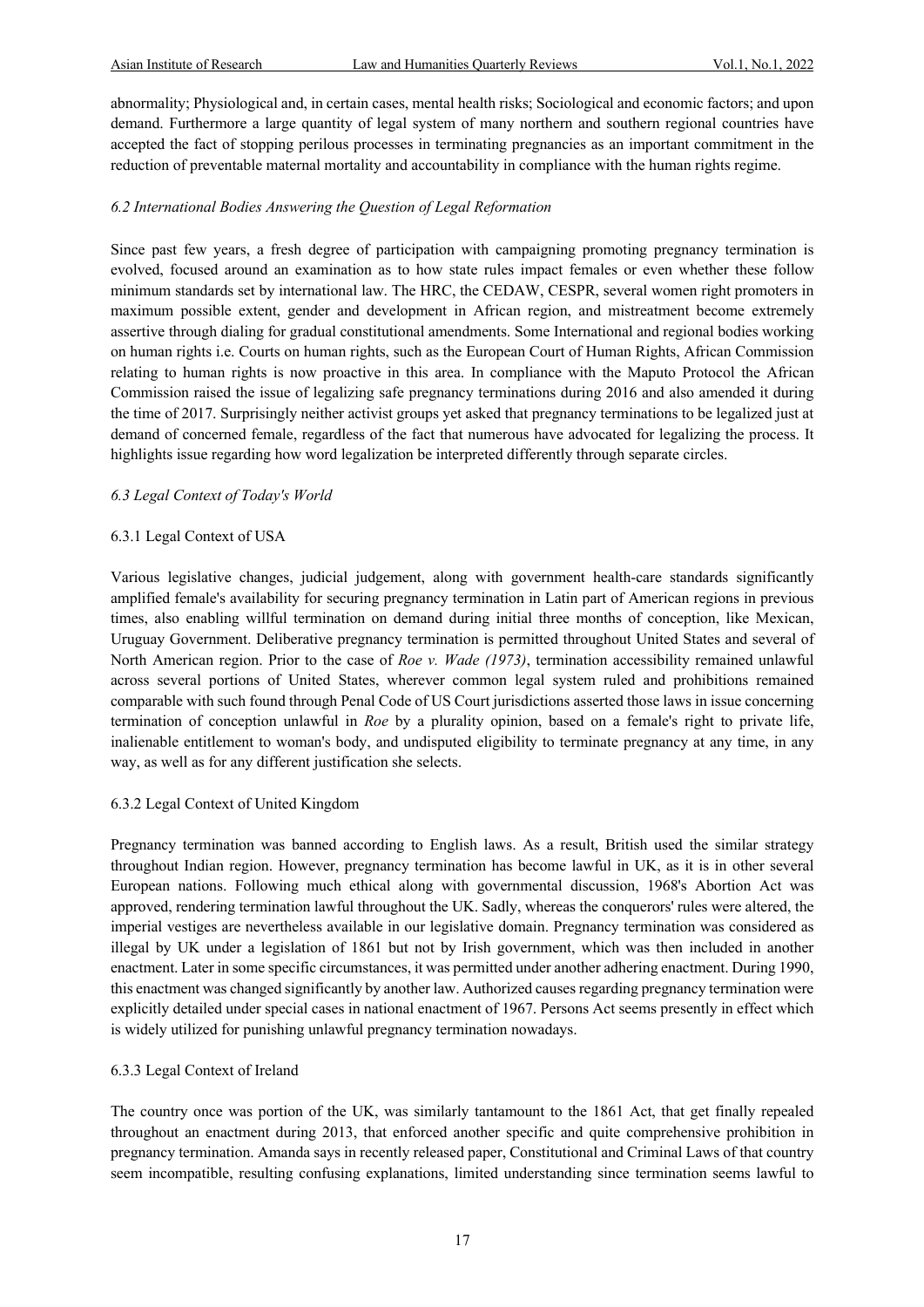defend female's wellbeing. Nevertheless, basing on spiritual, social resistance, recommendations was rescinded after 2015. As this is accepted in Global Forum relating to Inhabitants and improvement framework after 1993 for temporary solution for protecting existences, after process completion treatment for handling outcomes came from injurious treatment implemented by states having slight or no possibility for changing legal system. Despite administration's efforts to increase after abortion treatment access, a research revealed after 2014 as, substantial loopholes nevertheless remained, as well as majority females just weren't obtaining deserved treatment.

# 6.3.4. Legal Context of India

After independence period of Bangladesh, Indian Government approved highly permissive pregnancy termination legislation although the legislation was badly, irregularly executed, resulting greater percentages suffering, death remaining at existent date. Back to fifteen years earlier, registering center as licensed pregnancy termination doctor was indeed a time-consuming procedure that restrict amenities amount. Furthermore, some different regulations introducing limited permission in pregnancy termination, legislation relating to before diagnostic methods, where it prohibits the use of sonography for gender identification along with resulted to constraining everyone's 2nd abortions, as well as legislation regarding safety of child from sexual crimes, that demands tracking of unauthorized physical relationships, making juveniles who experiences perilous conceptions seeking access to pregnancy termination. In India, termination is permitted in specific conditions. This can be done on a variety of contentions till unborn is 140 days of age.

# 6.3.5 Legal Context of Ethiopia

This country reformed their deliberative pregnancy termination laws after 2004. Termination access was formerly just permitted for safeguarding a female's existence along with protect her overall condition. Circumstances of assault, pedophilia, genetic abnormality, or if the female's existence, bodily condition is in peril, having bodily or psychological abnormality, being kid who is bodily or psychologically unsuited for delivery, existing law authorizes pregnancy termination. It seems a progressive law for after sub-Saharan time, still very few was heard about its execution for lengthy period. After 2005, state approved nationwide principles as well as requirements on secure termination, which allowed utilization of drugs which were not permitted before, as recommended by WHO. According to countrywide research conducted by the Guttmacher after 2007, about twenty seven percent of pregnancy termination would be lawful after the next several times, however majority terminations would still be risky.

This should be obvious that multitude of complicated pregnancy termination rules as well as limitations serve no legislative or community health-care rationale. This is straightforward as well as unmistakable that termination is secure if that is provided at the female's demand as well as is globally suitable and attainable. Little preexisting legislation are suited for function by this standpoint, as they just rehash all feasible variation of similar constraints.

# **7. Findings and Recommendations**

# *7.1 Study Findings*

7.1.1 Total prohibition on deliberative pregnancy termination does not assuage the crime rate rather amplifies the rate of accessing injurious and unsafe pregnancy terminating processes.

7.1.2 In reforming laws, foreign Court verdicts may be utilized as well as in interpreting Bangladesh's Constitutional entitlements basing on global human rights standards.

7.1.3 Response of International bodies in the field for protecting human rights answering the question of reforming laws.

7.1.4 Reformed and flexible laws are required to deal with voluntary pregnancy termination cases.

7.1.5 Legal theoretical approaches such as Jural postulate, Fetus's person-hood, pro-choice and modern feminism, cultural relativism, Liberalism, Person-hood, Equal Treatment, provide support for reforming and framing flexible laws regarding deliberative pregnancy termination.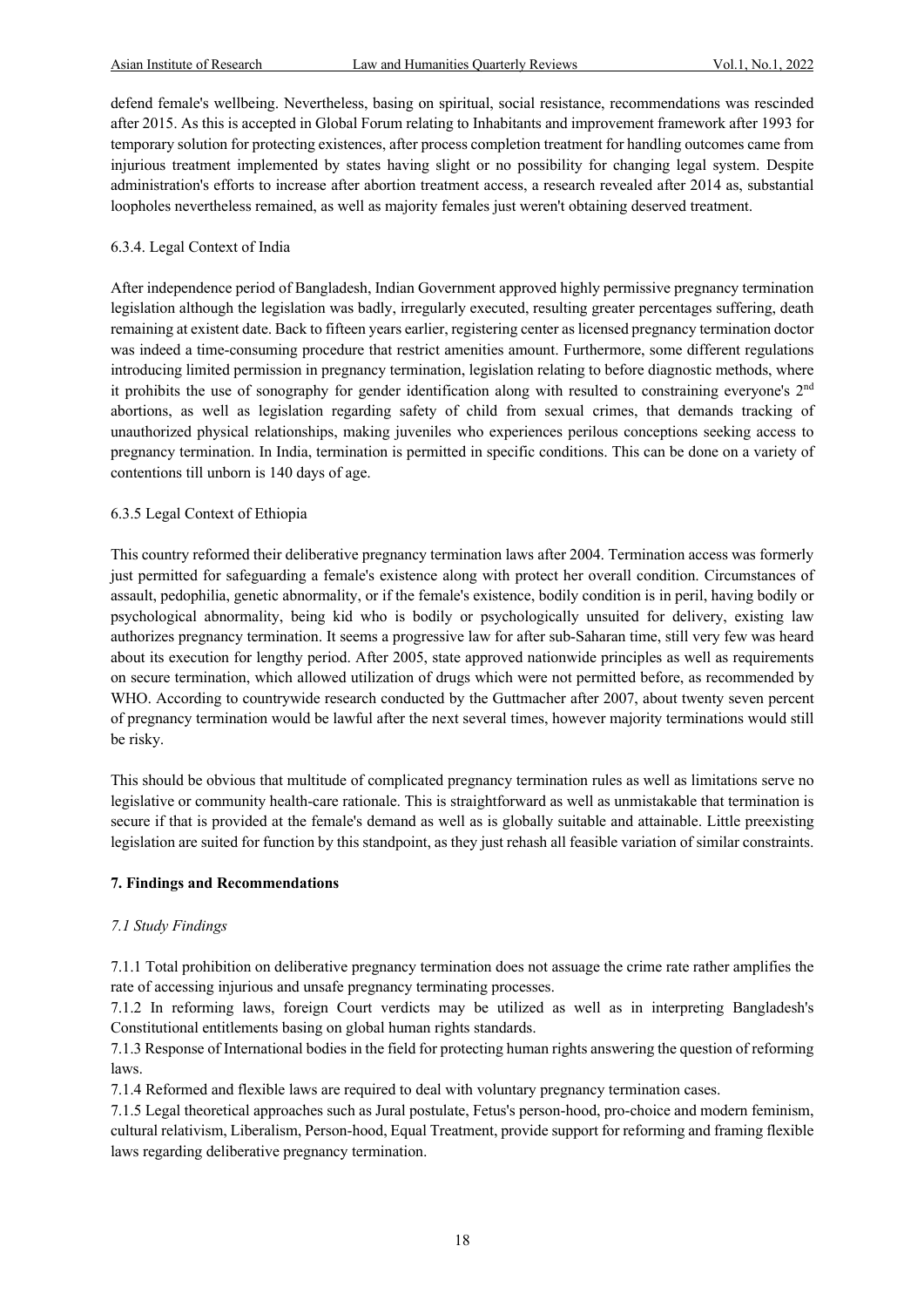### *7.2 Recommendations*

7.2.1 Specific laws should be provided to deal with deliberative pregnancy terminations.

7.2.2 Those laws should be reformed which cynically criminalize all deliberative pregnancy termination cases other than life-saving purpose and making laws more flexible.

7.2.3 Foreign Court judgments should be applied as well as Constitutional promise should be interpreted basing on global human rights model.

7.2.4 Policies and more legislation should be introduced for protecting women.

7.2.5 The right to access safe medical ambience should be specified by policies or laws.

7.2.6 Detrimental laws should be changed which are in guise of safeguarding women.

#### **8. Concluding Remarks**

As previously discussed that Penal Code does not apply to MR, according to concerned policy document, because pregnancy is challenging or unfeasible to verify. Instead, MR should be viewed as a temporary means of asserting non-enceintcy for a female who is under danger of becoming expectant, regardless of if the woman is expecting or not. Notwithstanding MR amenities accessibility, which are also supported by governmental equipment and numerous people take recourse to illegal and unsecured pregnancy termination, owing to a paucity of understanding, legislative confusion, and the classificational penalization of pregnancy termination in actuality under the Code of 1860. Moreover, international judgments can be mentioned at this point. Although *Roe* judgment seems to be a convincing standard, relying only on this in long-term may be proven to be counterproductive, considering its vulnerability like a model, including in United States. Consequently, previous liberal Court rulings should be cited in this matter before the highest Court of this country. The restriction on pregnancy termination in circumstances of egregious embryonic abnormalities and sexual offense, example is manifestly incongruous with human right to personal as well as familial existence, according to the highest Court of Ireland's judgement. Moreover, Mexican Court recently issued a milestone judgement declaring that punishing pregnancy termination as a criminal is not just, paving way for pregnancy termination to be legalized in state. In the conclusion, *Roe* may demonstrate that concerned Court's ruling to decide entitlements ensured by Constitution is extremely unstable on its own, along with therefore termination should be discussed in the parliament as portion of a larger cultural discussion in order to protect challenging female's entitlements against contrast idea supporting group threats. Force will be on parliament to resolve disparity among our country's commitments under human rights along with existent legislative and administrative context relating to pregnancy termination if the highest Court rules that unduly wide prohibition regarding pregnancy termination seems discriminatory.

#### **Acknowledgement**

With regard to preparing my paper "Abortion Laws in Bangladesh: An Analysis from the Human Rights Perspective" several people have been my constant support. It is my utmost privilege to acknowledge their support and effort without whom this paper would have been incomplete. I am really thankful to all of my thesis supervisors and teachers. I am also grateful to my family for encouraging me always. Samia Jaman Karobi

#### **References**

- Attitude towards induced abortion in Bangladesh. (n.d.). Retrieved March 6, 2022, from https://www.jstor.org/stable/40794284
- BLAST vs. Bangladesh and others (2003) 55 DLR 363, Retrieved 6 February, 2022, from https://www.blast.org.bd/issues/criminaljustice
- Cleeve, A., Oguttu, M., Ganatra, B., Atuhairwe, S., Larsson, E. C., Makenzius, M., Klingberg-Allvin, M., Paul, M., Kakaire, O., Faxelid, E., Byamugisha, J., & Gemzell-Danielsson, K. (2016). Time to act—comprehensive abortion care in East Africa. *The Lancet Global Health*, 4(9). https://doi.org/10.1016/s2214-109x(16)30136 x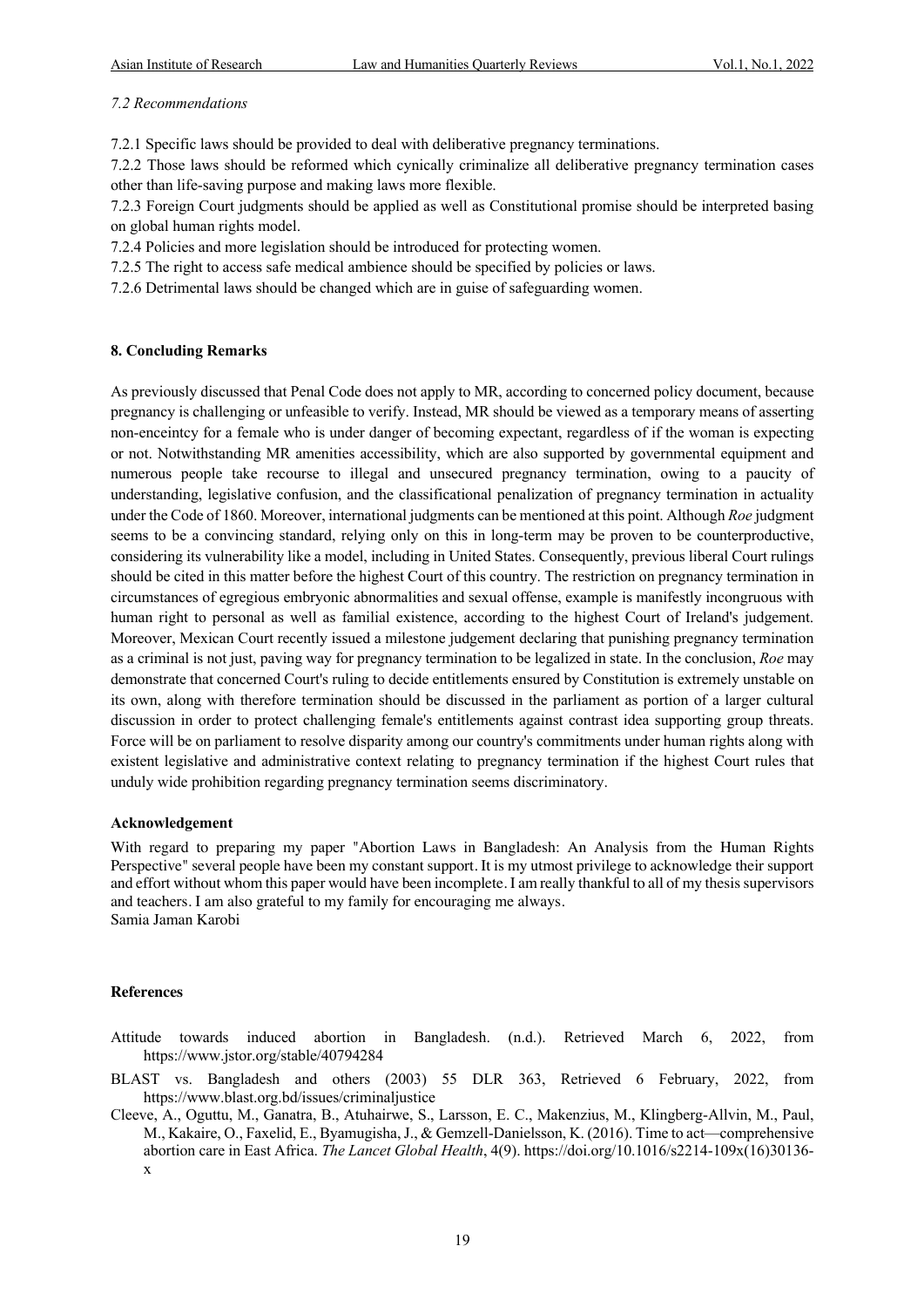- Crouthamel, B., Pearson, E., Tilford, S., Hurst, S., Paul, D., Aqtar, F., Silverman, J., & Averbach, S. (2021). Outof-clinic and self-managed abortion in Bangladesh: Menstrual regulation provider perspectives. *Reproductive Health,* 18(1). https://doi.org/10.1186/s12978-021-01123-w
- Dworkin, R. (1995). *Life's dominion: An argument about abortion and euthanasia*. Harper Collins.
- Dworkin, R. (n.d.). *Ronald Dworkin replies. Dworkin and His Critics,* 337–395. https://doi.org/10.1002/9780470996386.ch18
- Global statistics of World Population Review shows additional information. Retrieved February 10, 2022, from https://worldpopulationreview.com/country-rankings/rape-statistics-by-country
- Hussain Muhammad Ershad vs. Government of Bangladesh and others, II ADC (2005) 371, Retrieved 8 February, 2022, from https://www.lawyersnjurists.com/lawyer\_ci/case/hussain-muhammad-ershad-vs-bangladeshand-others-ii-adc-2005-371
- Keogh SC, Kimaro G, Muganyizi P, Philbin J, Kahwa A, Ngadaya E, et al. (2015) Incidence of Induced Abortion and Post-Abortion Care in Tanzania. PLoS ONE 10(9): e0133933. doi:10.1371/journal.pone.0133933
- Klugman, B., Budlender, D., & Barzelatto, J. (2001). Advocating for Abortion Access: Eleven Country Studies. *Women's Health Project,* School of Public Health, University of the Witwatersrand.
- Liberalism and abortion *Georgetown University*. (n.d.). Retrieved March 6, 2022, from https://scholarship.law.georgetown.edu/cgi/viewcontent.cgi?article=1673&context=facpub
- *Liberalism and abortion*  Georgetown University. (n.d.). Retrieved March 6, 2022, from https://scholarship.law.georgetown.edu/cgi/viewcontent.cgi?article=1673&context=facpub
- M;, B. (n.d.). Abortion law and policy around the world: In search of decriminalization. *Health and human rights.*  Retrieved March 6, 2022, from https://pubmed.ncbi.nlm.nih.gov/28630538/
- McDonagh, E. L. (1997). *Breaking the abortion deadlock: From choice to consent.* Oxford University Press.
- Moore, A. M. (2016). The estimated incidence of induced abortion in Ethiopia. *International Perspectives on Sexual and Reproductive Health.* doi:https://doi.org/10.1363/42e1816
- Nadimpali, S. (2017). India's Abortion War. *Deccan Chronicle,* Retrieved 20 February, 2022, from https://www.deccanchronicle.com/opinion/op-ed/160417/indias-abortion-wars.html
- Nasrin, D. S. (2020, May 29). *Abortion – offence or a right?* The Daily Star. Retrieved March 6, 2022, from https://www.thedailystar.net/law-our-rights/news/abortion-offence-or-right-1906414
- Pound, R. (1943). *A survey of social interests*. Harvard Law Review Association, doi:https://doi.org/10.2307/1334970
- R v Bourne [1938] 3 All ER 615, Retrieved 3 January, 2022, from https://www.lawteacher.net/cases/r-vbourne.php
- Rahman, R. M. (2006). Human rights, health and the state in Bangladesh. *BMC International Health and Human Rights*, 6(1). https://doi.org/10.1186/1472-698x-6-4
- Relevant Bangladeshi judgements in this regard are BNWLA vs. Government of Bangladesh (2011) BLD (HCD) 31, Retrieved 8 February, 2022, from https://uniteforreprorights.org/resources/bangladesh-national-womenlawyers-association-bnwla-v-government-bangladesh-et-al-high-court-bangladesh-writ-no-5916-2009/, 'Jhilpara Slum Eviction' Case, W. P. 2760 (2008), Retrieved 8 February, 2022, from https://www.blast.org.bd/issues/shelter/238
- Roe vs. Wade (1973) 410 US 113. Retrieved 7 February, 2022, from https://www.law.cornell.edu/supremecourt/text/410/113
- Ross, S. (1994). [Review of Life's Dominion: An Argument about Abortion, Euthanasia, and Individual Freedom, by R. Dworkin]. Metaphilosophy, 25(1), 96–101. http://www.jstor.org/stable/24439093
- Ruger, J. P. (2006). Toward a theory of a right to health: Capability and incompletely theorized agreements. *Yale journal of law & the humanities.* Retrieved March 6, 2022, from https://www.ncbi.nlm.nih.gov/pmc/articles/PMC4190169/
- Sarker, P. C. (1981). Methods used in induced abortion in Bangladesh: An anthropological perspective. *Social Science & Medicine. Part B: Medical Anthropology*, 15(4), 483–487. https://doi.org/10.1016/0160- 7987(81)90022-3
- Shapiro, G. K. (2013). Abortion law in Muslim-majority countries: An overview of the Islamic discourse with policy implications. Health Policy and Planning, 29(4), 483–494. https://doi.org/10.1093/heapol/czt040
- *Standing up for sexual and reproductive health and human rights*. World Health Organization. Retrived November 19, 2021 from https://www.who.int/news/item/19-11-2020-who-stands-up-the-right-to-health> accessed 1 August 2021
- Syed Saifuddin Kamal & BLAST vs. Bangladesh Writ Petition no. 1509 of (2016) Retrieved 7 February, 2022, from https://www.blast.org.bd/index.php?option=com\_content&view=article&id=578
- The Abortion Act, 1967. Retrieved 9 February, 2022, from https://www.legislation.gov.uk/ukpga/1967/87/contents